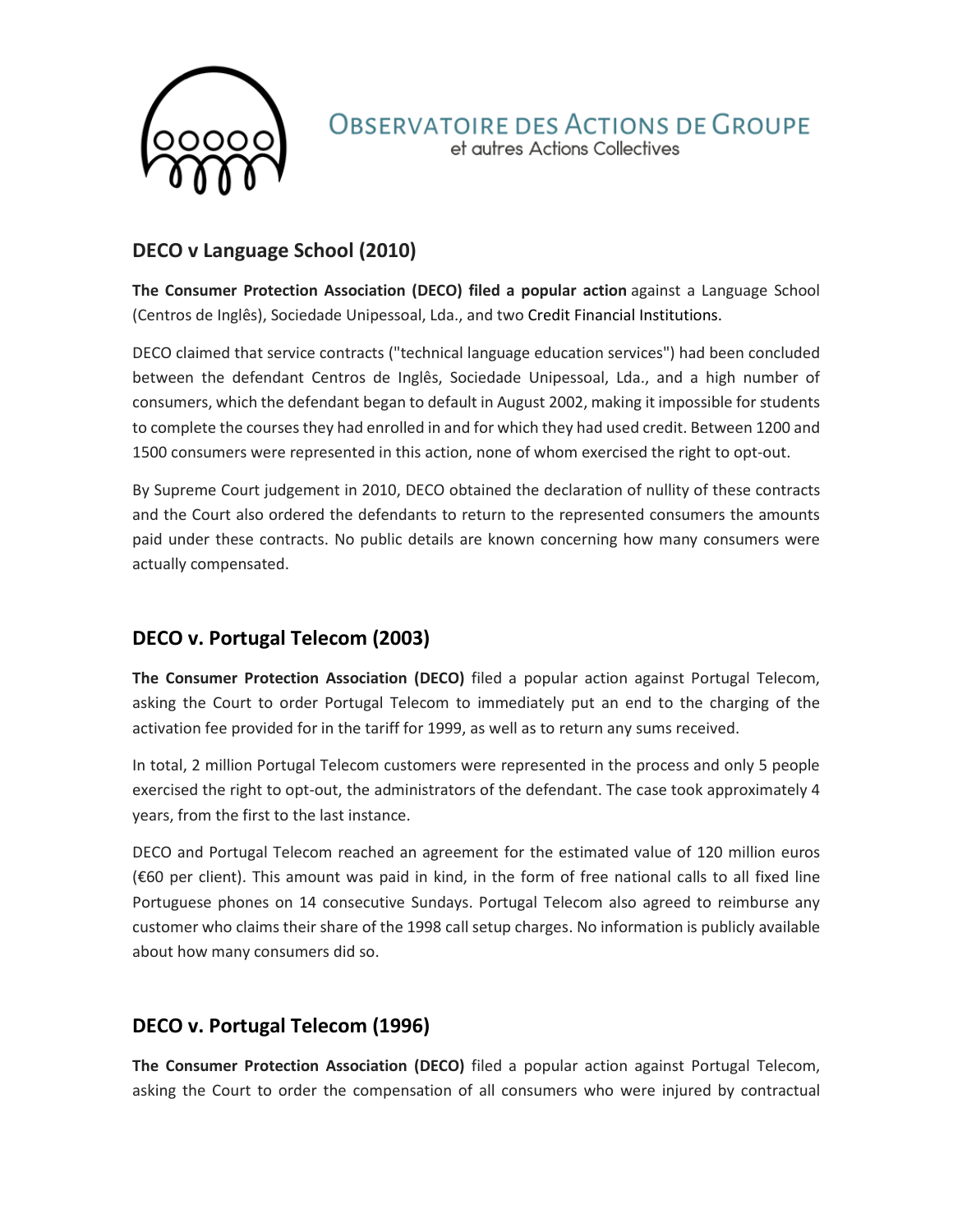

# **OBSERVATOIRE DES ACTIONS DE GROUPE**

et autres Actions Collectives

breach, since October/November 1994. In particular, the collection, without prior notice, during this period, of the value corresponding to two monthly subscriptions of the telephones that it has made available, through a supply contract. This practice was considered a unilateral change in contractual conditions.

On March 28, 1996, the Lisbon Court of Appeal found that DECO had no legitimacy, by itself, to bring civil actions aimed at protecting the interests of consumers and could only intervene as an assistant when the Public Prosecutor filed such an action.

# **DECO v. Banco Espírito Santo (BES)**

On February 02, 2015 **the Consumer Protection Association (DECO)** filed a popular action in defense of the interests of BES' small shareholders, against 27 defendants, including Banco Espírito Santo de Investimento, SA.; KPMG & Associados - Sociedade de Revisores Oficiais de Contas, SA and 25 other defendants, natural persons, all former members of the Board of Directors of BES and of the Audit Committee.

DECO asked that the defendants be ordered to pay, under joint liability, compensation to the represented persons in the amount of the difference between the value of BES shares at the time of the 2014 capital increase, and the value of those shares at present or at the moment the represented persons sold them after the capital increase.

In a judgment of February 25, 2021, the Lisbon Court of Appeal dismissed the appeal filed by DECO, finding that only an association meeting the requirements of the Portuguese Securities Market Code could bring this action on behalf of small shareholders and that small not professional investors cannot be equated with consumers. In this context, the Court concluded that DECO was not an Investors Consumer Association, thus lacking active legitimacy to bring the action. An appeal seems to be pending under the Supreme Court.

#### **DECO v. Facebook**

On November 26, 2018, the **Consumer Protection Association (DECO)** filed a popular action against Facebook Ireland Limited and Facebook Incorporated for having, through the social network "Facebook", collected and used the personal data of users in a manner non-compliant with the rules on data protection.